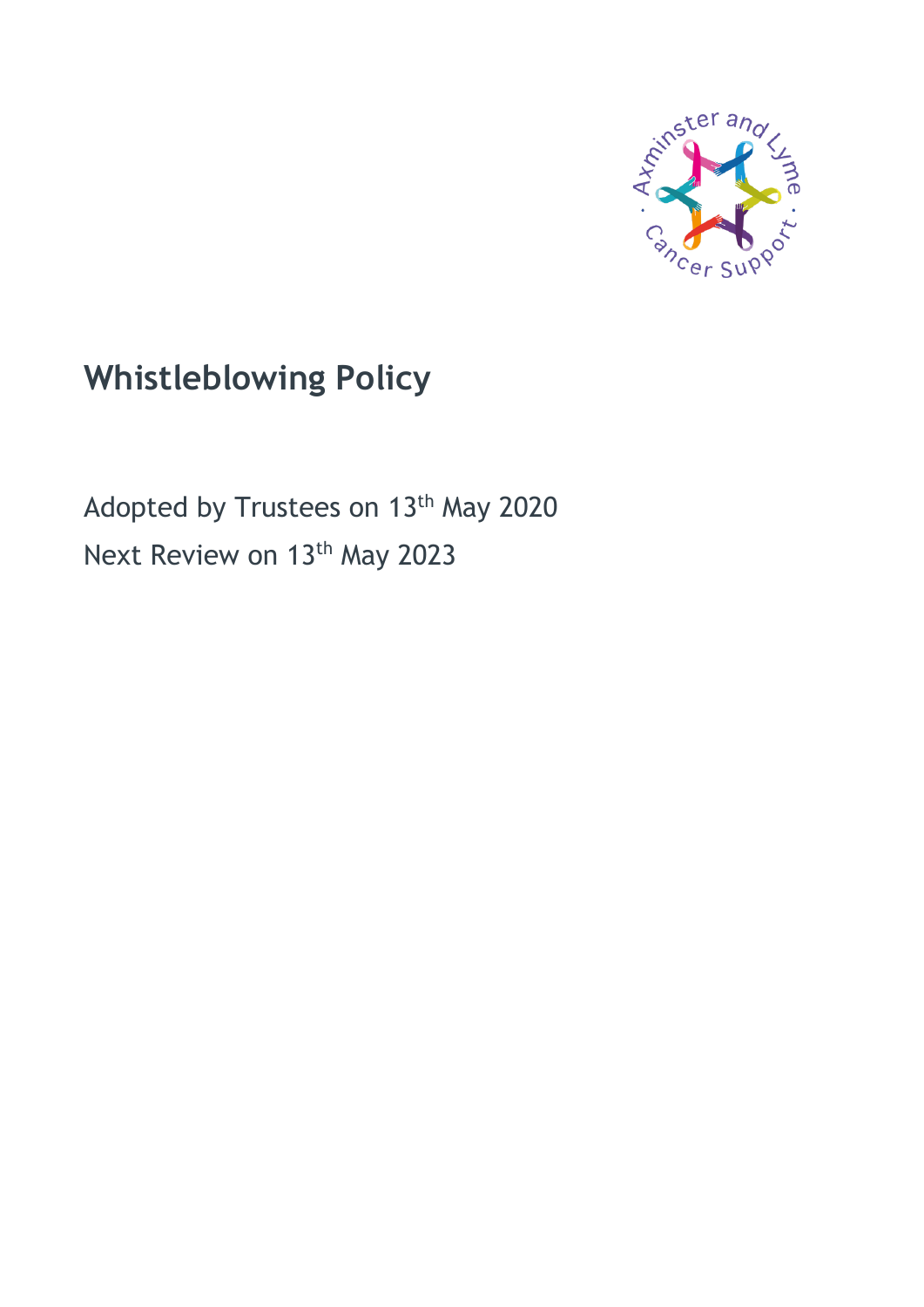# **Policy**

It is important that any fraud, misconduct or wrongdoing by staff or others working on behalf of the charity is reported and properly dealt with. We therefore require all individuals to raise any concerns that they may have about the conduct of others in the charity or the way in which the organisation is run. This policy sets out the way in which individuals may raise any concerns that they have and how those concerns will be dealt with.

## **Background**

The Public Interest Disclosure Act 1998 amended the Employment Rights Act 1996 legislates to provide protection for workers who raise legitimate concerns about specified matters in the public interest. These are called "qualifying disclosures". A qualifying disclosure is one made by an employee who has a reasonable belief that is being, has been, or is likely to be, committed:

- a criminal offence
- a miscarriage of justice
- an act creating risk to health and safety
- an act causing damage to the environment
- a breach of any other legal obligation or
- concealment of any of the above.

It is not necessary for you to have proof that such an act is being, has been, or is likely to be, committed - a reasonable belief is sufficient. You have no responsibility for investigating the matter - it is the charity's responsibility to ensure that an investigation takes place.

If you make a protected disclosure you have the right not to be dismissed, subjected to any other detriment, or victimised, because you have made a disclosure. We encourage you to raise your concerns under this procedure in the first instance.

# **Principles**

- Everyone should be aware of the importance of preventing and eliminating wrongdoing at work. Staff and others working on behalf of the charity should be watchful for illegal or unethical conduct and report anything of that nature that they become aware of.
- Any matter raised under this procedure will be investigated thoroughly, promptly and confidentially, and the outcome of the investigation reported back to the person who raised the issue.
- No employee or other person working on behalf of the charity will be victimised for raising a matter under this procedure. This means that the continued employment and opportunities for future promotion or training of the worker will not be prejudiced because they have raised a legitimate concern.
- Victimisation of an individual for raising a qualified disclosure will be a disciplinary offence.
- If misconduct is discovered as a result of any investigation under this procedure our disciplinary procedure will be used, in addition to any appropriate external measures.
- Maliciously making a false allegation is a disciplinary offence.